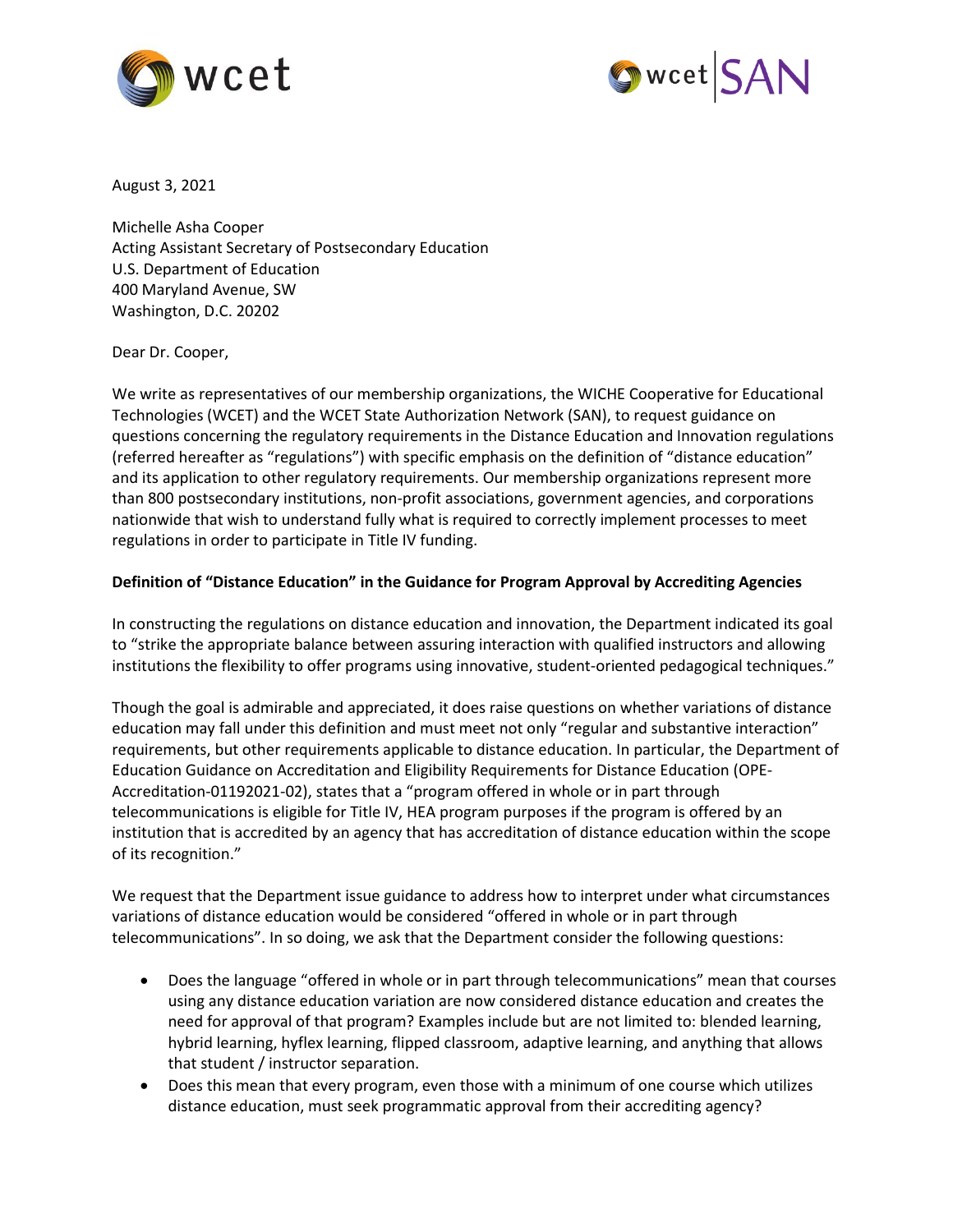- If an institution decides to change the modality of one course within a program, does it need accreditor approval before making this change?
- The guidance is aimed at defining which *programs* require approval for distance education from an accrediting agency, but is the "in whole or in part through telecommunications" the current standard for determining whether a *course* is considered to be offered via distance education? Given the proliferation of blended, hybrid, and hyflex instructional models due to the pandemic, there is great interest in this question as it has a deeper impact across most institutions.

# **Definition of "Distance Education" as Applied to Courses in [§6](https://www.ecfr.gov/cgi-bin/text-idx?SID=e0999d23ca2bd491950f109ebcd507ca&mc=true&node=se34.3.600_12&rgn=div8)00.2**

As of July 1, 2021, the definition of "distance education" in Chapter 34, [§6](https://www.ecfr.gov/cgi-bin/text-idx?SID=e0999d23ca2bd491950f109ebcd507ca&mc=true&node=se34.3.600_12&rgn=div8)00.2 was updated as result of negotiated rulemaking process that began in 2019. In talking with personnel from institutions with distance education courses and programs, there is much appreciation for the improvements in the definition. The following questions were commonly raised, and guidance would help institutional personnel understand what actions to take to best serve students and assure compliance.

## *Instructor*

We have received many questions from our members on whether the definition of instructor would encompass instructional models that involve team instruction, Teaching Assistants, Graduate Assistants, and unbundled instruction. In the preamble to the regulation, the Department, in declining to revise the definition of instructor to specifically mention the use of instructional teams, stated its belief that the current regulatory language accommodates the use of instructional teams and that no change in language was necessary in order to further encourage their use.

We ask that Department issue guidance to confirm this interpretation of the definition of instructor and additional guidance as necessary into the types of qualifications needed for Teaching Assistants, Graduate Assistants, and other instructional team members to meet the definition of instructor.

## *Regular Interaction*

The definition of regular interaction requires that a distance education course meet two criteria. We have the following questions on the two criteria:

For section (i):

- What evidence is needed for institutions to demonstrate that they have successfully addressed the requirement that interaction be "commensurate with the length of time and the amount of content in the course or competency"?
- During the Department's April 2021 webcast on the regulations, the Department affirmed that, for competency-based education and adaptive learning, scheduled "office hours" may be used to fulfill the regular interaction requirement. However, we have heard that there are those in the financial aid community who disagree that this is allowable under the definition of academic engagement. Furthermore, this is in contradiction to guidance from the Department in 2014, where the department stated that it does not consider interaction that is "wholly optional or initiated primarily by the student" to be regular and substantive interaction. We request that the Department issue guidance to confirm its current interpretation and expectations surrounding this issue.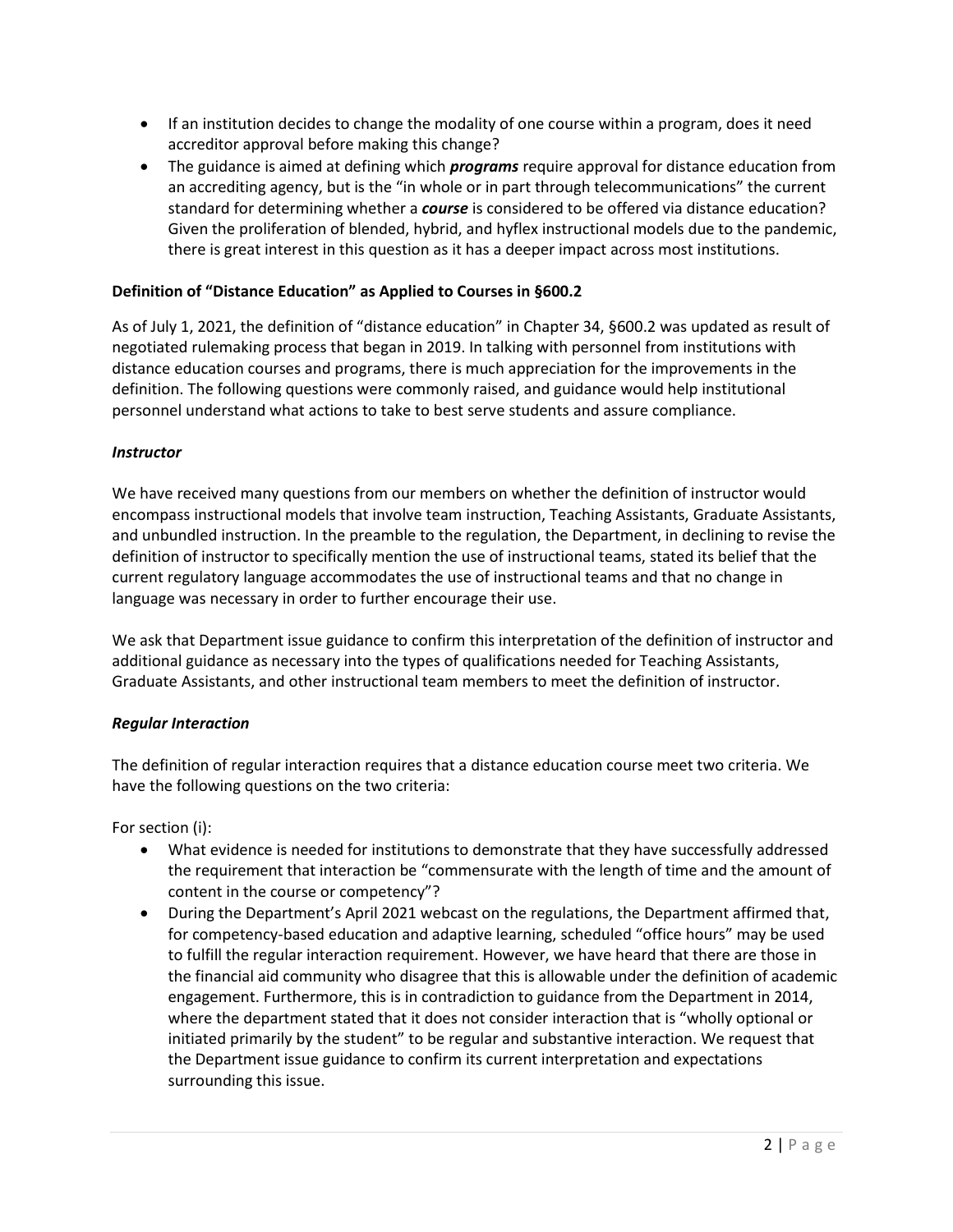For section (ii):

• What is meant by "promptly and proactively"? In the preamble to the regulations, the Department indicated that institutions could demonstrate compliance with the requirements at the program design level without documenting "each and every" interaction. We request that the Department address how institutions can use program design to show that interactions between students and instructors were prompt and proactive. Does that Department have criteria by which institutions could determine whether an interaction was both prompt and proactive in order to meet the regulatory requirement? Are policies and faculty development sufficient? Are metrics needed and, if yes, what types of metrics?

# *Substantive Interaction*

The definition of substantive interaction requires that the interaction in a distance education course meet at least two of five characteristics. On behalf our memberships, we ask for additional guidance on how the Department will interpret this regulation, what is meant by direct instruction, and what type of evidence or approval is needed:

- In (i) of the definition, the Department listed direct instruction as a means of achieving substantive interaction. We ask that the Department clarify what constitutes direct instruction and whether direct instruction may be synchronous or asynchronous, as the information we have sourced conflicts:
	- $\circ$  In the Department's April 2021 webcast on the regulations the Department indicated that direct instruction is intended to be a situation in a synchronous environment where both the instructor and student are present at the same time and are both engaged. However, in the same webinar, the Department stated that would be a "version" of direct instruction, implying there may be other acceptable practices that would constitute direct instruction.
	- $\circ$  In addition, the definition of distance education states that "Education that uses one or more of the technologies …. To support regular and substantive interaction between the students and the instructor or instructors, either synchronously or asynchronously". The inclusion of asynchronously implies that regular and substantive interaction may be achieved through solely asynchronous means.
	- $\circ$  Furthermore, we have heard that some accrediting agencies may be advising institutions that either synchronous or asynchronous interaction may count as direct instruction.
- In sections ii-iv of the definition, what type of evidence is needed to document compliance with these sections? We understand that the Department partially addressed in the preamble to the regulations by stating that an institution is expected to maintain policies or procedures that create expectations for faculty to substantively interact with students. The Department also stated that it does not expect institutions to document the exact amount of time spent on any particular type of substantive interaction. We ask that the Department issue guidance to confirm these expectations and to further clarify the minimum expectations for compliance with these policies, and what sort of evidence of implementation and enforcement of policies that institutions should have documented.